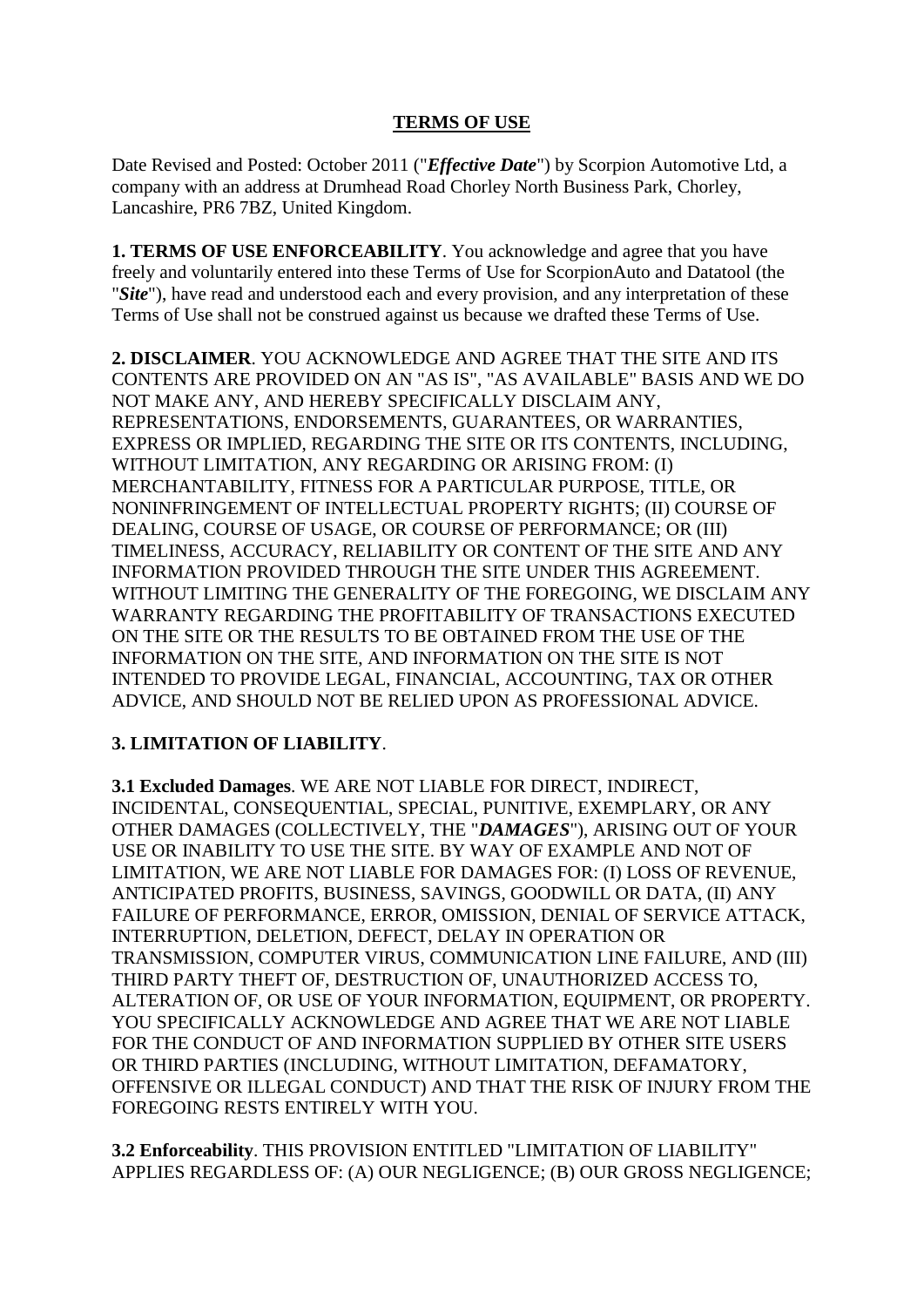(C) ANY FAILURE OF AN ESSENTIAL PURPOSE; AND (D) WHETHER SUCH LIABILITY ARISES IN NEGLIGENCE, CONTRACT, TORT, OR ANY OTHER THEORY OF LEGAL LIABILITY. THIS PROVISION ENTITLED "LIMITATION OF LIABILITY" APPLIES EVEN IF WE HAVE BEEN ADVISED OF THE POSSIBILITY OF OR COULD HAVE FORESEEN THE DAMAGES. IN THOSE AREAS THAT DO NOT ALLOW THE EXCLUSION OR LIMITATION OF LIABILITY FOR THE DAMAGES, OUR LIABILITY IS LIMITED TO THE FULLEST POSSIBLE EXTENT PERMITTED BY LAW, AND IN NO EVENT SHALL OUR CUMULATIVE LIABILITY TO YOU EXCEED ONE HUNDRED POUNDS (£100).

**3.3 Third Parties**. WE ARE NOT RESPONSIBLE AND NOT LIABLE FOR ANY INFORMATION, PRODUCTS, OR SERVICES PROVIDED BY OTHER WEB SITES THAT LINK TO OR FROM THE SITE. WE NEITHER ENDORSE NOR ARE RESPONSIBLE FOR THE ACCURACY OF ANY THIRD PARTY MATERIAL(S), AND YOU AGREE THAT WE ARE NOT RESPONSIBLE FOR ANY LOSS OR DAMAGE CAUSED BY YOUR USE OF, OR RELIANCE ON, SUCH MATERIAL(S), NOR FOR ANY FAILURE TO ENFORCE ANY OF OUR RIGHTS UNDER THIS AGREEMENT, AT LAW OR IN EQUITY, AGAINST ANY SITE USER OR ANY THIRD PARTY.

**3.4 Limitation on Liability of Parents, Subsidiaries, Shareholders, Officers, Directors, Members, Employees and Agents**. You shall not make any claim against our parents, subsidiaries, affiliates, members, shareholders, officers, directors, employees or agents but instead shall look solely to our assets for satisfaction of any of our liabilities under these Terms of Use.

## **4. YOUR USE OF THE SITE**.

**4.1 Your Right to Use the Site**. We grant you a non-exclusive, personal, and revocable right to access the Site. You represent that you are at least the following age: 16

**4.2 Passwords**. You are responsible for protecting the confidentiality of your password(s), and for the acts and omissions of any third party that accesses the Site through use of your password, as if such acts and omissions were your own.

**4.3 Changes to the Site and Premium Features**. We shall have the right at any time to change or discontinue any aspect or feature of the Site, including, but not limited to, content, hours of availability, and equipment needed for access or use.

**5. CHANGED TERMS**. We shall have the right at any time to amend these Terms of Use, effective immediately upon notice on the Site, and any use of the Site by you after notice is subject to these new amendments. Please note that access to premium site features may be subject to a fee and additional agreement(s), which we will provide to you for your approval before charging you.

**6. EQUIPMENT**. You must obtain, pay for and maintain all software, hardware and anything else needed to use the Site.

## **7. YOUR CONDUCT**.

**7.1 Lawful Purposes**. You shall use the Site for lawful purposes only. You shall not post or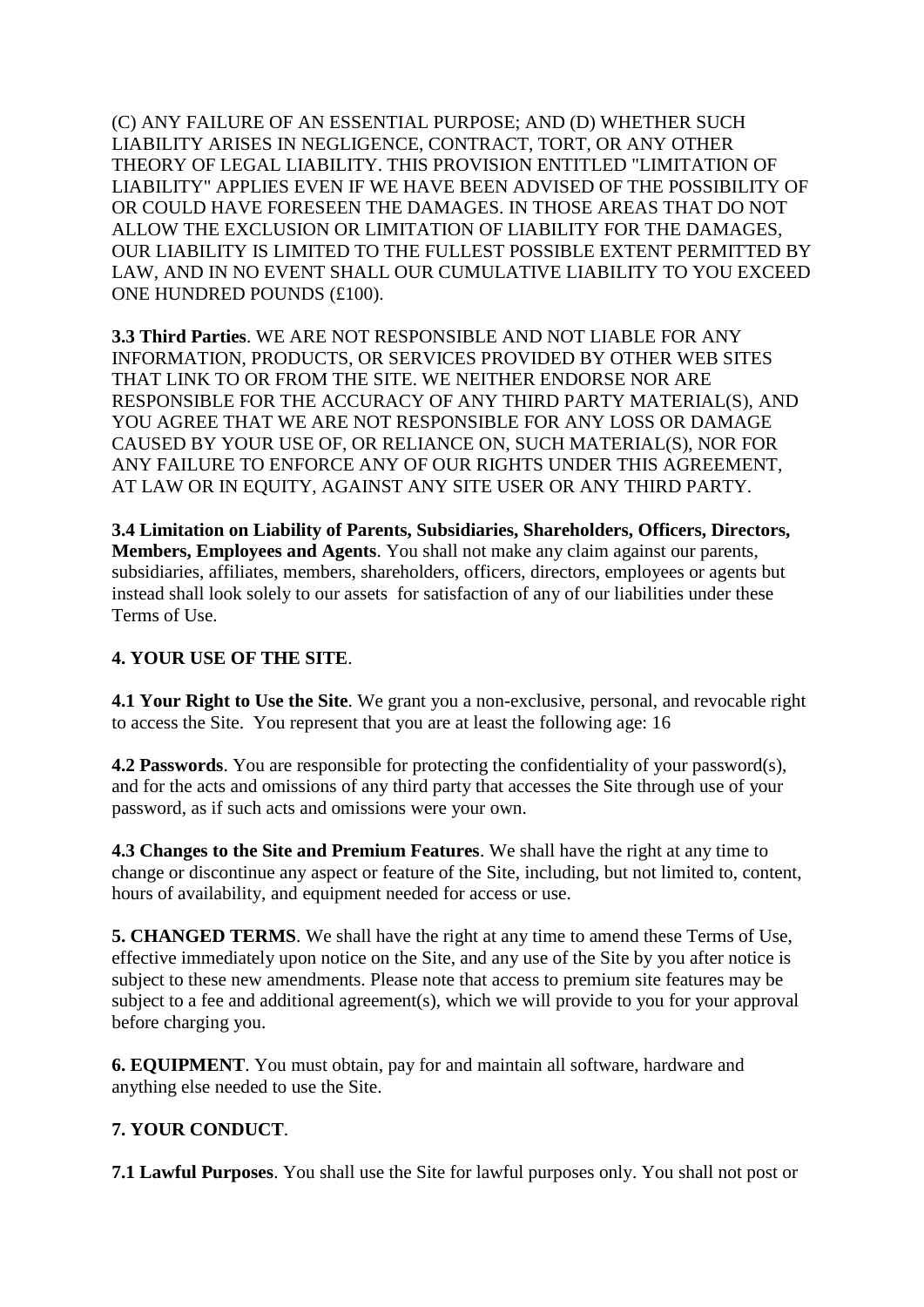transmit through the Site any material which violates or infringes in any way upon the rights of others, is unlawful, threatening, abusive, defamatory, libelous, invasive of privacy or publicity rights, vulgar, obscene, profane or otherwise objectionable, contains injurious formulas, recipes, or instructions that encourage criminal conduct, give rise to civil liability or otherwise violate any law.

**7.2 Intellectual Property**. The Site contains copyrighted material, trademarks and other proprietary information, which may include, but is not limited to, text, software, photos, video, graphics, music and sound. We own a copyright in the selection, coordination, arrangement and enhancement of such content, as well as in the content original, granted or assigned to us. You may not modify, publish, transmit, participate in the transfer or sale of, create derivative works, publicly distribute, publicly display, reproduce, publicly perform, or in any way exploit in any format whatsoever (including, without limitation, print and electronic formats) any of the Site content, without our prior written authorization. Except as otherwise expressly permitted under the United States copyright laws, copying, redistribution, retransmission, publication or commercial exploitation of downloaded material is not permitted without our written permission and the applicable copyright owner. You acknowledge that you do not acquire any ownership rights by downloading copyrighted material.

**7.3 Works and Material You Submit to the Site**. You shall not upload, post or otherwise make available on the Site any works or material protected by copyright, trademark or other proprietary right without the express written permission of the owner of the copyright, trademark or other proprietary right and the burden of determining that any works or material are not so protected rests entirely with you. You are liable for any damage resulting from any infringement of copyrights, trademarks, or other proprietary rights, or any other harm resulting from such a submission. For all works or material submitted by you to the Site, you automatically grant, or warrant that the owner of such material has expressly granted, us a royalty-free, perpetual, irrevocable, worldwide, fully-paid up license to use, reproduce, create derivative works, publicly distribute, publicly perform, publicly display, assume any sound recording rights or moral rights of attribution or integrity, transmit, modify, adapt, publish, translate and distribute such material (in whole or in part) worldwide and/or to incorporate it in other works in any form, media or technology now known or hereafter developed (including, without limitation, print and electronic form, media and technology) for the full term of any copyright that may exist in such works or materials. Except as limited under applicable law, and subject to any functionality on the Site allowing you to restrict access, you also permit any other Site user to access, view, store or reproduce the works or materials consistent with the provision entitled "Your Right to Use the Site."

**7.4 No Unauthorized Access and Unauthorized Activities on the Site**. The Site is only publicly available for the authorized uses described in these Terms of Use. Access to the Site is not authorized for any activities that interfere or have the potential to interfere with our possessory interest in the Site. Unauthorized activities, include, but are not limited to: any access and use of the Site for automated access, screen or data scraping, data acquisition and consolidation, automated offers, auction aggregations, software robots (including, without limitation, shopping bots), or recursive searching; using the Site in an attempt to break security, or so as to actually break security of any computer network (including, without limitation, the Site itself), or to access an account, message, or file which does not belong to you; using the Site for unauthorized relays through any third party systems; attempting, in any way, to interfere with or deny service to any user or any host on the Internet; using the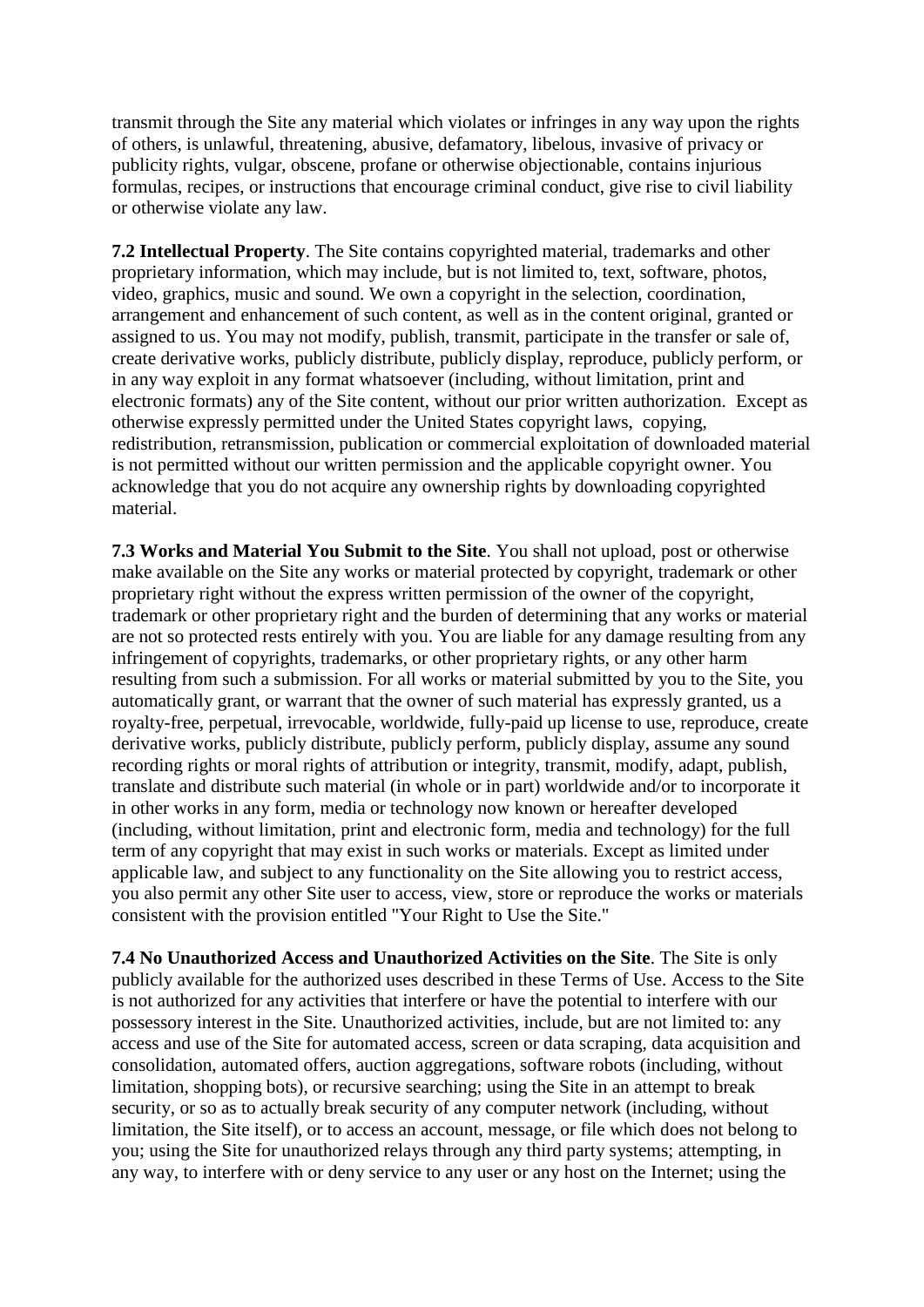Site for mail-bombing, which includes, without limitation, any instance where multiple messages are sent to a specific destination with the intent to render the recipient and/or the electronic system serving that recipient dysfunctional; using the Site to engage in unsolicited commercial email, or to add or attempt to add addresses to any mailing list (yours or a third party's); attempting to cancel, supersede, or otherwise interfere with electronic mail; using the Site to engage in flood attacks, which are defined as overburdening a recipient computer system by sending a high volume of spurious data which effectively impedes or totally disables functionality of the recipient system(s), or any other denial of service attacks; furnishing false data on your sign-up form, contract, or online application, including, without limitation, providing fraudulent payment information; actively engaging in or authorizing making the Site or any portion available as part of a "co-branded" or "private label" web site, web service, or Internet access service, or as part of a "channel" through a software or Internet service, or similar arrangements or relationships that offer or provide access to the Site from or through other web sites, web services, or Internet access services, or as part of any other web site when Framed (as defined below) and displayed as part of another web site or web service, and you shall not authorize any third party to make any of the Site available on any other web site by means of Framing (as used herein, "*Frame*" and "*Framing*" means the display of a web page (the "*Framed Page*") within an HTML frame of a different web page (the "*Framing Page*"), where the Framed Page is not controlled by the party that publishes the Framing Page); using the Site for any unlawful purpose, in which case you acknowledge and agree that we may fully cooperate with any law enforcement authorities in regards to such unlawful purposes; and any other activities that exceed the scope of our permission to allow you to use this Site (the "*Unauthorized Activities*"). You acknowledge and agree that your Unauthorized Activities constitute a substantial interference with our possessory interest in the Site, even if such Unauthorized Activities alone do not damage to us, if such Unauthorized Activities would cause such damage in combination with other Unauthorized Activities engaged in by any third party or parties. Should you engage in any Unauthorized Activity, you acknowledge and agree that such Unauthorized Activity is: (a) a breach of these Terms of Use; (b) a trespass to chattel; (c) a violation of the UK Computer Misuse Act; 1990 and (d) illegal.

**8. MONITORING**. We have the right, but not the obligation, to monitor the content of the Site, to determine compliance with these Terms of Use, any other agreement between you and us, and any operating rules established by us, as well as to satisfy any law, regulation, authorized government request, or trade association guideline. We have the right to edit, refuse to post or remove any material submitted to or posted on the Site. You acknowledge and agree that any communication or material you post or transmit to the Site is, and will be treated as, non-confidential and non-proprietary. Without limiting the foregoing, we shall have the right to remove any material that we find violates these Terms of Use, may cause liability for us, or is otherwise objectionable.

**9. INDEMNIFICATION**. You shall indemnify and hold us harmless from and against any and all losses, damages, settlements, liabilities, costs, charges, assessments and expenses, as well as third party claims and causes of action, including, without limitation, attorneys' fees, (collectively, the "*Losses*") arising out of any breach by you of any of these Terms of Use, or any use by you of the Site or transmission by you through the Site. Except as prohibited by applicable law, we may set-off the amount of any Losses against any sums accruing to you under any transaction between you and us. Upon receipt of any third party claim, we shall have the right to assume the sole defence, at your expense, by representatives chosen by us. You shall provide us with such assistance, without charge, as may be requested by us in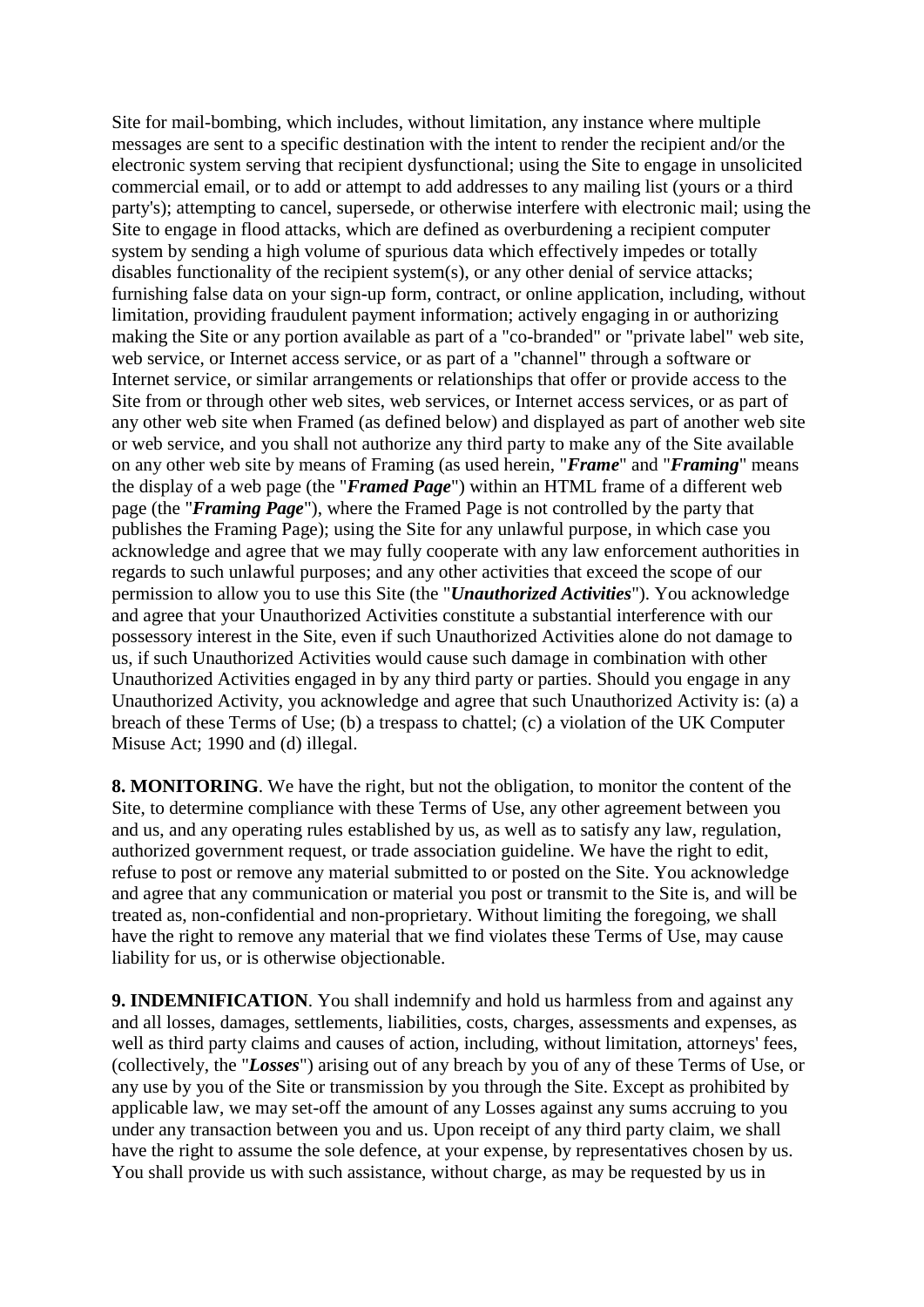connection with any such defence, including, without limitation, providing us with such information, documents, records and reasonable access to you, as we shall deem necessary. You shall not settle any third party claim or waive any defence without our prior written consent.

**10. TERMINATION AND SURVIVAL**. Either we or you may terminate these Terms of Use at any time. Without limiting the foregoing, we shall have the right to immediately terminate these Terms of Use, as to you, by terminating your access to the Site, for our convenience, for any reason or no reason, or for any breach by you of these Terms of Use. You may terminate these Terms of Use by deleting your profile and ceasing to use the Site, but if you use the Site again in the future, then you will have agreed to these Terms of Use again. Sections 1, 2, 3, 7, 8, 9, 11, 12, 13, and 14 survive any termination of these Terms of Use.

**11. TRADEMARKS**. The following trademark(s) are owned by us, all rights reserved: Scorpion Automotive. All other trademarks appearing on the Site are the property of their respective owners. You gain no rights of any nature whatsoever in our trademarks, service marks or trade names through your use of the Site.

**12. NO ENDORSEMENT OF SITE CONTENT**. We neither endorse nor are responsible for the accuracy or reliability of any opinion, advice or statement made on or off the Site by anyone other than one of our authorized employee spokespersons while acting in their official capacities. It is the responsibility of you to evaluate the accuracy, completeness or usefulness of any information, opinion, advice or other content available through the Site or through a Site user. Advice of a professional may be necessary for you regarding the evaluation of any specific information, opinion, advice or other content.

**13. COPYRIGHT INFRINGEMENT: TERMINATION, NOTICE AND TAKEDOWN POLICY**. Our Copyright Agent for notice of claims of copyright infringement on or regarding the Site can be reached as follows:

Copyright Agent: Chris O'Hara, chris.ohara@scorpionauto.com

**13.1 Termination of Site Access**. We respect the rights of copyright holders and in this regard, we have adopted and implemented this policy. Under this policy, we shall terminate, if commercially practicable and reasonable, Site access in appropriate circumstances for employees, Site users and account holders, who infringe the rights of copyright holders. If the infringer is an innocent infringer, then we shall not terminate access unless such person has repeatedly infringed copyrighted material. If we determine that the infringer negligently or intentionally engaged in the infringing activity, then we reserve the right to immediately terminate that infringer's Site access.

**13.2 Notification**. If anyone believes that his or her work has been copied in a way that constitutes copyright infringement, and that work appears on the Site, or on another web site linked to the Site, then that person (the "*Notifier*") should provide our Copyright Agent a notification ("*Notification*") containing the following information:

 1. A physical or electronic signature of a person authorized to act on behalf of the owner of an exclusive right that is allegedly infringed;

2. Identification of the copyright work claimed to have been infringed, or, if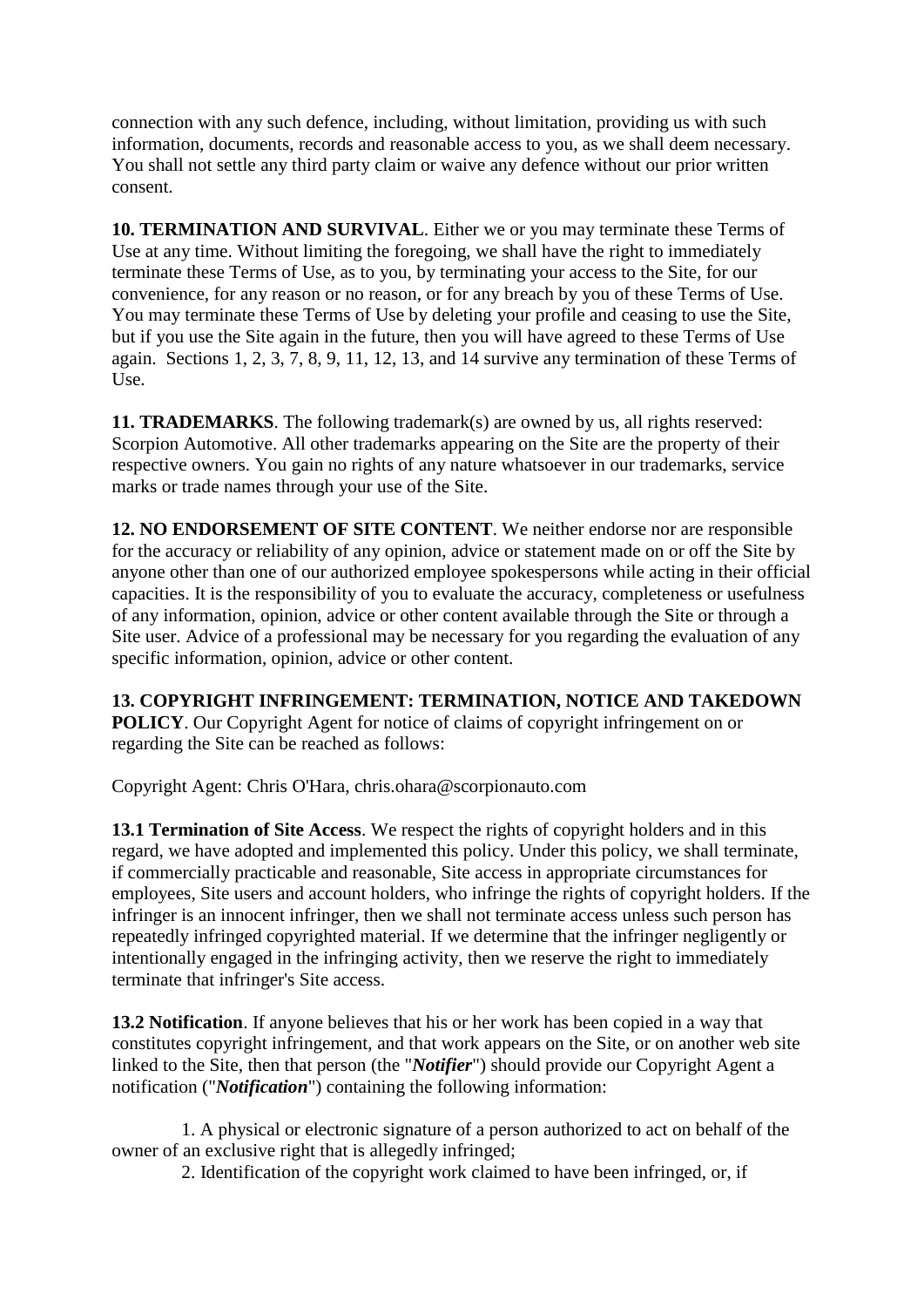multiple copyrighted works at a single online site are covered by a single notification, a representative list of such works at that site;

 3. Identification of the material that is claimed to be infringing or to be the subject of infringing activity and that is to be removed or access to which is to be disabled, and information reasonably sufficient to permit us to locate the material;

 4. Information reasonably sufficient to permit us to contact the complaining party, such as an address, telephone number, and, if available, an electronic mail address at which the complaining party may be contacted;

 5. A statement that the complaining party has a good faith belief that use of the material in the manner complained of is not authorized by the copyright owner, its agent, or the law; and

 6. A statement that the information in the notification is accurate, and under penalty of perjury, that the complaining party is authorized to act on behalf of the owner of an exclusive right that is allegedly infringed.

**13.3 Counter Notification**. Upon receiving a Notification, we will take reasonable steps to notify you or the other individual (the "*Material User*") under whose direction the material resides on the Site or any other web site, if applicable, that we have removed or disabled access to such material. If the Material User believes that our removal of or disabling of access to such material was a result of mistake or misidentification, then the Material User should provide our Copyright Agent a counter notification (a "*Counter Notification*") containing the following information:

1. A physical or electronic signature of the Material User;

 2. Identification of the material that has been removed or to which access has been disabled and the location at which the material appeared before it was removed or access to it was disabled;

 3. A statement under penalty of perjury that the Material User has a good faith belief that the material was removed or disabled as a result of mistake or misidentification of the material to be removed or disabled;

 4. The Material User's name, address, and telephone number, and a statement that the Material User consents to the jurisdiction of Federal District Court for the judicial district in which such address is located, and that the Material User will accept service of process from the Notifier or his or her agent.

Upon receipt of a Counter Notification, we will provide the Notifier with a copy of the Counter Notification. We will also inform the Notifier that we will replace the removed material or cease disabling access to it. We will then restore the removed material or cease disabling access to it unless the Notifier has filed an action seeking a court order to restrain the Material User from engaging in infringing activity relating to the material on the Site. The aforementioned responsibilities are required of us in order to comply with the Acts. If the Notifier is you, you hereby agree to provide our Copyright Agent with immediate written notice of the filing of the above action.

**14. GENERAL.** *Entire Agreement and Amendments*. This Agreement is the entire agreement between us and supersedes all earlier and simultaneous agreements regarding the subject matter*. Governing Law and Forum.* All claims regarding this Agreement are governed by and construed in accordance with the Laws of England, Scotland, Wales & Northern Ireland, applicable to contracts wholly made and performed in such jurisdiction, except for any choice or conflict of Law principles, and must be litigated in E.U, regardless